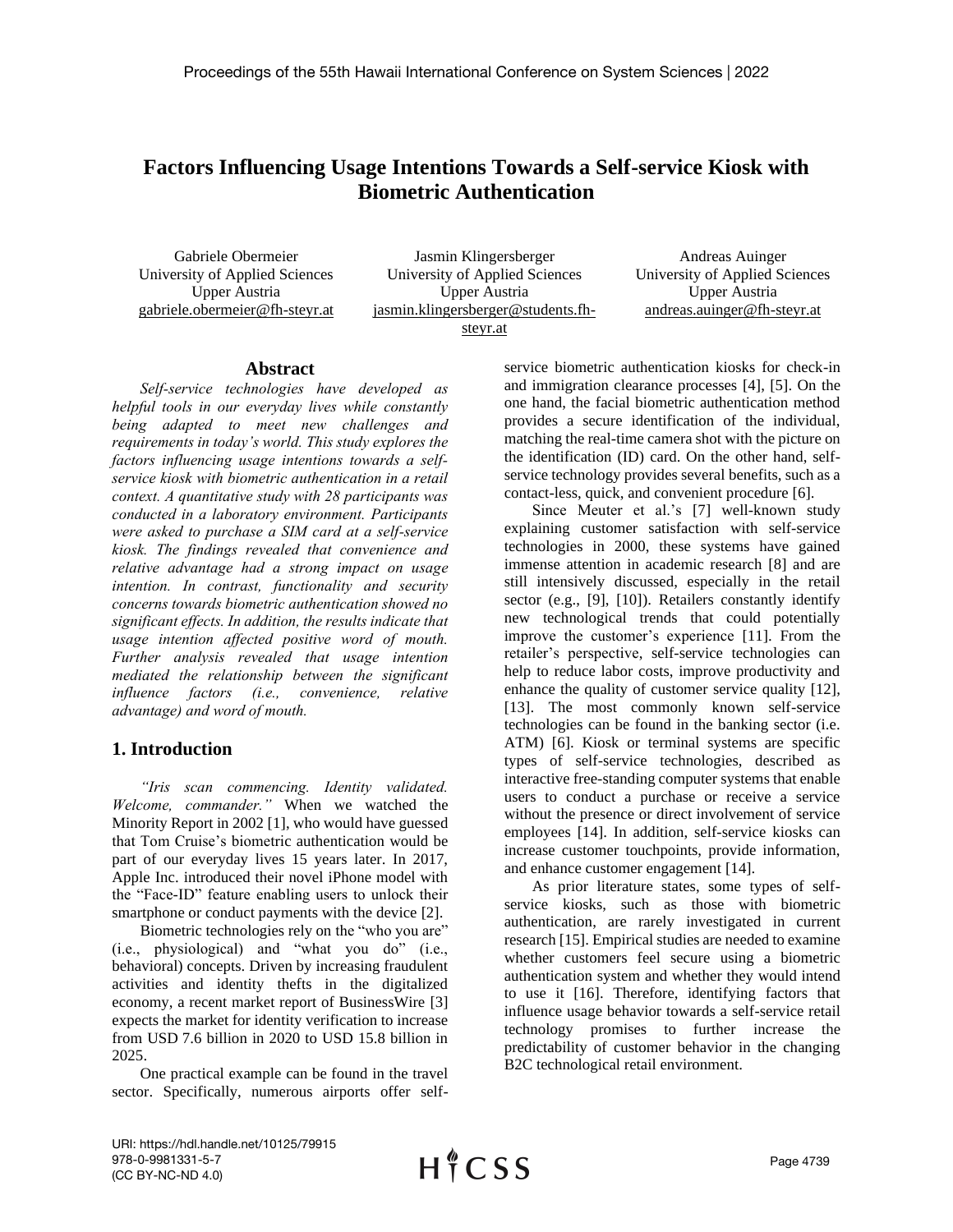Consequently, this paper a*) investigates factors affecting usage intentions towards a self-service kiosk* and b) *how these intentions influence positive word-ofmouth (WOM)*. To address these research goals, we first provide a background on self-service technology research and biometric authentication. Next, we propose our research model and hypothesis, followed by an explanation of the study's methodology. After that, the results of the regression and mediation analyses are presented and discussed, followed by the conclusion.

## **2. Background**

### **2.1 Research on self-service technology**

Self-service technologies refer to "technological interfaces that enable customers to produce a service independent of direct service employee involvement" (p.50) [7]. Literature provides a plethora of studies investigating users' perception and adoption behavior towards self-service technology, especially by extending well-known models such as the technology acceptance model (TAM) [8]. The huge amount of studies on self-service technologies might result from the various fields where these systems can be applied, such as banking [17], governmental and public services [18], libraries [19], healthcare [20], hospitality [21], to name a few.

According to a recent literature review by Vakulenko et al. [15], self-service kiosks can provide customer value throughout a cycle of recurring stages of pre and post-experience as well as during the actual interaction stage. The customers' pre-experience stage refers to their demographic attributes, individual expectations, etc., and defines their attitude to using the self-service kiosk [14], [22]. The customer's actual interaction with the self-service kiosk will affect their post-experience behavior, such as a change in intention to use and WOM [23], [24]. Thus, customer value appears at all three stages [15].

Hsu et al. [25] suggest categorizing self-service technology research into three streams: first, examining determinants of self-service technology adoption. Second, the value co-creation from selfservice technology interaction. Third, the pitfalls of using self-service technology.

With regard to its aim, which is identifying factors that affect usage intentions towards a self-service kiosk with biometric authentication, this study can be classified within Hsu et al.'s [25] first category of research streams. With regard to Vakulenko et al.'s [15] value cycle, this study is concerned with the actual interaction and post-experience behavior.

#### **2.2 Biometric authentication**

The combination of a person's eye color, the size of their nose and mouth, and the little scar on their eyebrow are unique facial features, so-called "eigenfaces", that contribute to a person's biometric identity [26]. Per definition, biometric identification is a method to verify a person's unique physical (e.g., face, iris, or fingerprint scans) or behavioral traits (e.g., voice recognition, handwritten signatures) to automatically authenticate their access to digital devices or a specific set of services [27], [28].

The main purpose of biometric authentication procedures is to confirm the presence of the legitimate person [29] while improving and protecting the user's security and privacy [30]. In contrast, conventional security methods such as credit cards, passwords, or PINs bear the risk of data breaches or can also be easily lost and forgotten by the owner [27].

One specific method among biometric technologies is the facial biometric authentication method which usually involves several steps: First, the person's face is captured using a camera and further matched against a scan of the person's ID card [31]. Finally, the system compares the physical traits and verifies the person's identity [31].

For the purpose of developing a customer acceptance model for biometric authentication systems, Kanak and Sogukpinar [30] developed the BioTAM. In contrast to the original TAM [32], the BioTAM investigates the influence of trust on perceived usefulness and perceived ease of use, affecting behavioral intentions. Trust consists of public willingness, confidence, estimated privacy, and estimated security.

## **3. Research model and hypothesis**

The research model in this study is based on findings from relevant prior research on usage and behavioral intentions towards biometric authentication and self-service systems.

Customer perception of the self-service kiosk's functionality represents a utilitarian value, supporting customers in accomplishing their shopping tasks and fulfilling so-called "do-goals" [8], [33]. Functionality is one of the substantial factors within the SQSST model influencing the service quality of self-service technologies [8], [34]. Moreover, functionality comprises the technology's responsiveness, reliability, and ease of use, often regarded as the central point in the design of self-service technology [34]. In other words, when customers can easily operate the selfservice system without any obstacles and help from others, they will intend to use it for the anticipated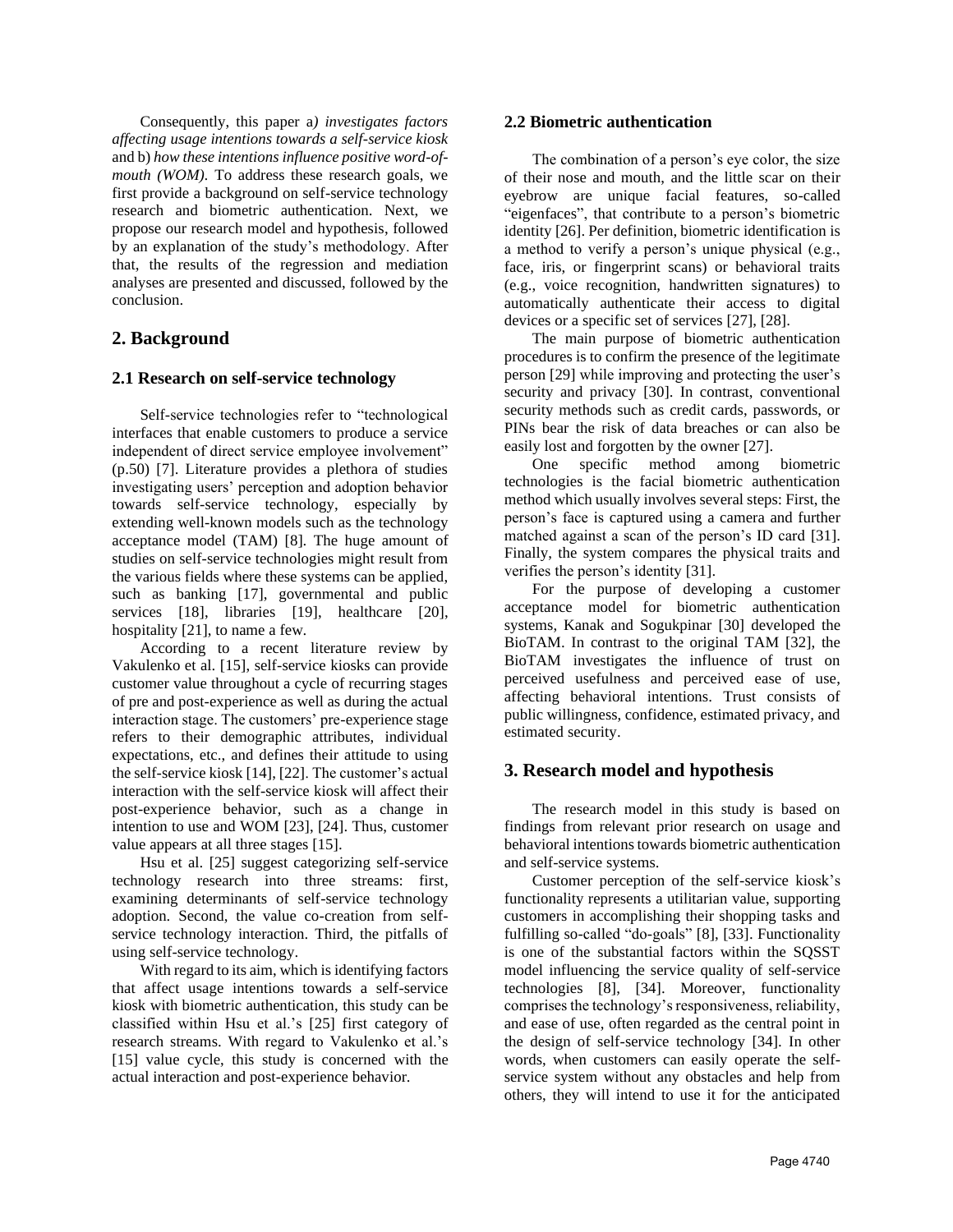shopping task [21]. According to prior research, functionality contributes to customer perceptions of the service quality of self-service technology and positively affects usage intentions [8], [34].

Perceiving convenience results from a selfservice technology's value through place convenience and time accessibility [8], [35]. In this vein, Collier et al. [35] have identified differences in convenience between public and private self-service technologies. Convenience refers to the fulfillment of expectations such as "when I want" and "where I want" [7], which may result in higher customer satisfaction and usage intention [13]. Research studies on grocery shopping showed that convenience is crucial for self-checkout system quality, resulting in satisfaction with and loyalty to the store [34], [36]. Perceived convenience has been identified as the most common benefit of self-service technologies [37], [38], especially as a factor of self-service technology quality [8], [9], [34], [36]. Thus, prior research, such as Collier and Sherrell [39], could not indicate a direct influence of convenience on usage intentions towards a self-service technology.

Relative advantage is among the core constructs of Rogers' [40] diffusion of innovation theory. It refers to customer perceptions of superior benefits resulting from innovative technology usage rather than an alternative system or traditional face-to-face settings. Even though relative advantage is often compared to perceived usefulness within the TAM [11], [41], prior research emphasizes the differences between the two constructs [42]. While relative advantage involves a person's subjective comparison between an "old" and the new technology, perceived usefulness is the evaluation of benefits without any comparison. According to Meuter et al. [7], advantages generated by self-service technologies refer to time (for instance, in terms of timely independence and duration), ease of use, and access. Prior literature in the domain of retail states that perceived relative advantage is a result of benefits through real-time purchases, especially in highly masculine-oriented cultures (e.g., the United States, Germany, Austria) [11]. These cultures are characterized by "toughness", competitiveness, achievement, and success [43]. Relative advantage is considered a crucial factor for shopping effectiveness when purchasing via a self-service technology and, therefore, contributes to usage and future behavioral intentions [11]. Previous research has also indicated a direct relationship between relative advantage and self-service usage intention [44]. Hence, perceived concerns about customer security when using a selfservice technology might contradict perceptions of relative advantage [45]. Conversely, the latter might also reduce one's perceived risks [46].

While previous research often refers to privacy and security concerns regarding self-service technology usage per se (e.g., [8], [34]), this study highlights security concerns, especially towards biometric authentication processes. Therefore, we first distinguish between privacy and security: privacy concerns define customers' potential loss of control over personal information and data [47]. Regarding self-service technologies, privacy concerns might arise towards the developer or the firm providing the system (e.g., retailer) as well as towards others who are in the same room and might see personal information on the system's display. In contrast, harm to security arising from biometrical authentication refers to the system's failure to recognize or confusion of the correct biometric match, i.e., the "right" person [30]. Jain and Nandakumar [48] refer to those failures as "denial" and "intrusion". Moreover, security threats can also refer to identity theft representing a crucial factor when using biometric authentication systems [49]. Research on usage intentions towards biometric authentication, especially in a shopping context, is still rather sparse. Thus, an investigation of biometric adoption in the tourism sector showed that users had no concerns about biometric technologies [50]. A study on attitude towards biometric identification in banking shows that people are likely to accept the trade-off between security concerns of their biometric information for higher convenience, which may be due to increased comfort with biometric identification (e.g., unlock phones, check-ins at airports) [27]. Consequently, the following hypotheses are considered:

- **H1:** Functionality positively affects usage intentions towards the self-service kiosk.
- **H2:** Convenience positively affects usage intentions towards the self-service kiosk.
- **H3:** Relative advantage positively affects usage intentions towards the self-service kiosk.
- **H4:** Security concerns towards biometric authentication negatively affect usage intentions towards the self-service kiosk.

The considered post-experience behavior in this study refers to positive WOM. Spreading WOM is particularly important to retailers as customers often rely on recommendations from peers, which are, therefore, a key driver of purchase intention [51]. Both determinants of behavioral intentions post technology interaction are commonly used in self-service technology research, such as in [22], [24], [36], [52], [53].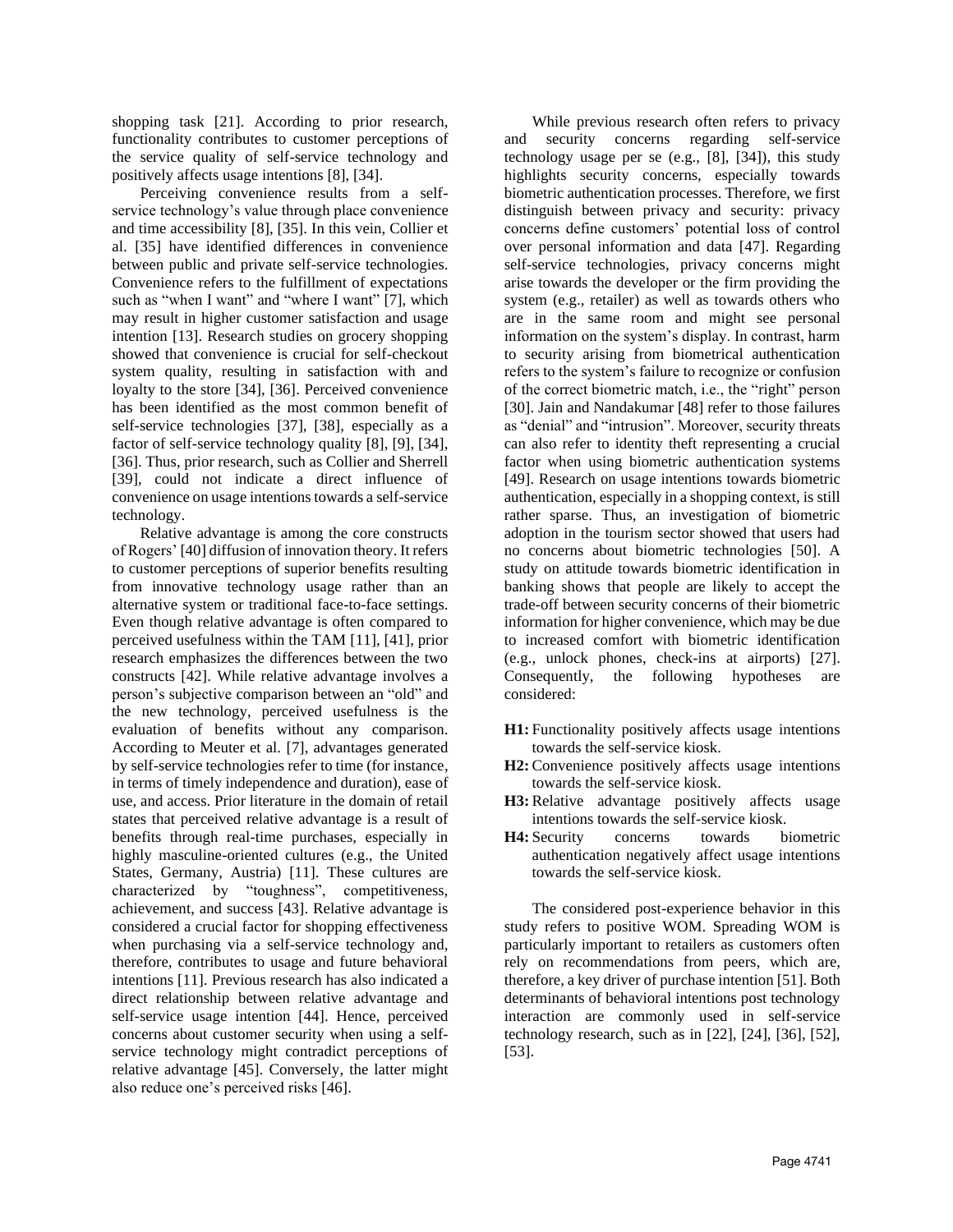- **H5:** Usage intentions positively affect WOM in favor of the self-service kiosk.
- **H6a-d:** Usage intentions mediate the relationship between the independent variables functionality (H6a), convenience (H6b), relative advantage (H6c), and security concerns (H6d) and WOM.

The comprehensive research model is displayed in Figure 1.





## **4. Methodology**

In this study, we investigate customers' usage intentions towards a self-service kiosk to purchase a new SIM card independent of direct sales employee contact and opening hours (24/7). Purchasing a SIM card requires customer facial authentication, which is typically conducted in physical mobile phone stores or online, where customers need to personally show a valid, government-issued photo ID to sales managers to prove their identity.

#### **4.1. Data collection**

The study on the self-service kiosk with biometric authentication was tested in a laboratory environment in Austria. Ordered by a bank institute, the kiosk was developed by three Austrian and German companies. Several subsidiaries of the bank have already implemented the self-service kiosk in their entrance areas. The kiosk hardware consists of a 32" touch screen monitor, a camera for biometric authentication, a scan field for ID cards, a debit card reader with NFC capability, a receipt printer, and a SIM card dispenser.

The task in the study was to purchase a SIM card at the self-service kiosk using personal ID cards and a dummy debit card provided for the study. Participants started by selecting a specific tariff followed by reading and accepting the firm's privacy policy; otherwise, the process would have stopped at this point. Next, customers placed their ID cards on the

scan field to let the system retrieve their unique physical traits. Further, the system prompted customers to look into the camera placed to the right of the touchscreen monitor. After successful authentication (i.e., matching the biometric information from the ID card with the real-time camera shot), the customer's personal data (i.e., first name, last name, gender, date of birth, country) appeared on the screen. Next, the system asked the customer to enter an e-mail address in order to activate the SIM card. The final step was to conduct the purchase with the provided dummy debit card. Finally, the self-service kiosk ejected the receipt and the SIM card.

After the purchase procedure, participants completed a quantitative survey about their perception of the self-service kiosk and their behavioral intentions.

## **4.2. Sample**

The sample in this study consisted of 28 participants (50% female, 50% male) between 21 and 63 years (*Mage* = 37.07, *SDage* = 12.60). Most participants were full-time workers (46%) or students (43%). On average, participants' display time (i.e., the summary of self-evaluated mobile phone and notebook usage during the week and on weekends) accounts for *Mdisplay-time* = 17.45 hours. In total, 22 participants had prior experience with self-service biometric authentication from check-in or ID-control processes at airports. The data collection procedure adhered strictly to government safety regulations to prevent the spread of COVID-19. Prior to conducting the study's task, participants were informed about the procedure of the study and data storage in verbal and written format. Each participant received a compensation of 10 euros after completing the study.

#### **4.3. Measures**

The items used to investigate the customers' perception of the self-service kiosk with biometric authentication were derived from prior literature. The four items for functionality were adopted from Ghosh [8], four items for convenience from Wang [13], three items for relative advantage from Meuter et al. [54], and three items for security of biometric authentication from Kanak and Sogukpinar [30]. Three items for usage intentions were derived from Davis and Venkatesh [41], and three items for WOM from Fan et al. [55]. Scales are listed in the Appendix. All items were measured on a 5-point Likert scale from  $1 =$  completely disagree to  $5 =$  completely agree. The items were shown to participants in randomized order.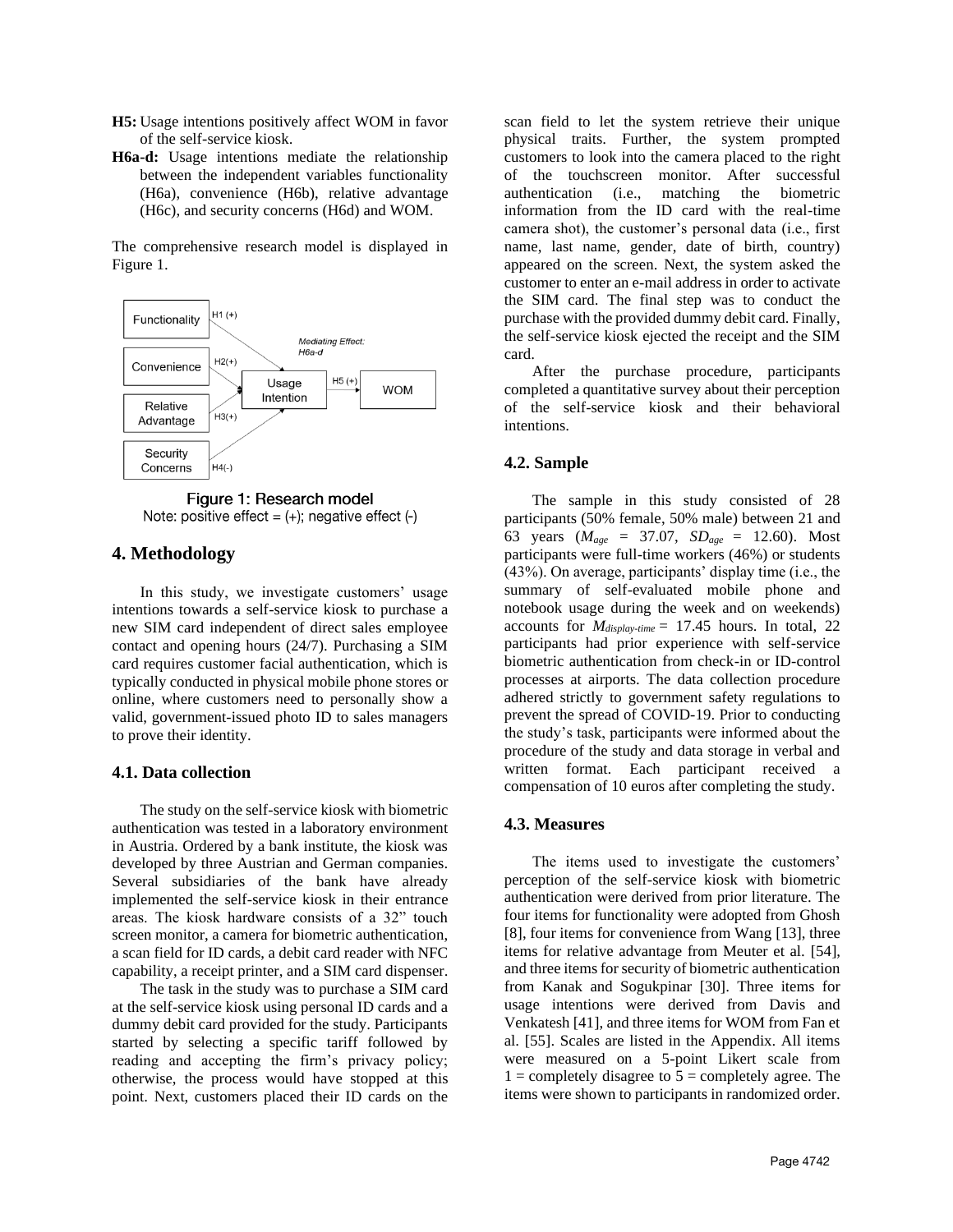# **5. Results**

This chapter includes the descriptive results followed by those from hypothesis testing using regression analysis and mediation analysis

## **5.1. Descriptive results**

The mean scores show a tendency to positive perceptions of the self-service kiosk, especially because of its functionality and convenience. Usage intentions show greater mean values than WOM. Security concerns are perceived as rather low, according to the mean value. Exploratory factor analysis with principal component analysis and varimax rotation technique was employed, proving the validity of the research construct items. The results showed that all items loaded on their respective factors. Reliability analysis using Cronbach's Alpha was conducted to ensure that the items measure the same construct. The values above .70 indicate an acceptable internal consistency for all constructs [56]. Table 1 shows the means, standard deviations, and Cronbach's Alpha values of the scales.

Table 1. Descriptive statistics and Cronbach's α

| <b>Variables</b>   | Mean |     | S.D. Cronbach's |
|--------------------|------|-----|-----------------|
|                    |      |     | $\alpha$        |
| Functionality      | 4.26 | .65 | .739            |
| Relative advantage | 3.73 | .64 | .778            |
| Convenience        | 4.23 | .75 | .790            |
| Security concerns  | 2.42 | .95 | .773            |
| Usage intentions   | 4.01 | .94 | .922            |
| WOM                | 3.64 | .96 | .952            |

The bivariate correlation analysis revealed that convenience  $(r = .70, p < .01)$  and relative advantage  $(r = .63, p < .01)$  show significant positive correlations with usage intentions. In contrast, functionality  $(r=.29, p>.05)$  and security concerns  $(r=.13,$  $p > .05$ ) do not significantly correlate with usage intentions. WOM  $(r = .84, p < .01)$  correlates positively and significantly with usage intentions. As depicted in Table 2, except for security concerns and functionality with usage intentions, the constructs show significant correlations.

### **5.2. Hypothesis testing**

Multiple linear regression conducted with SPSS (version 27) was used to test the hypotheses proposed in the research model. The results showed that 76.2%  $(df = 4; p < .001)$  of the variance of usage intentions is explained through the four independent variables.

Table 2. Bivariate correlation analysis results

|                  | 1      | 2   | 3      | 4      | 5   | 6 |
|------------------|--------|-----|--------|--------|-----|---|
| Func-            |        |     |        |        |     |   |
| tionality        |        |     |        |        |     |   |
| Conven-<br>ience | $.46*$ |     |        |        |     |   |
| Relative         | $.39*$ | .57 |        |        |     |   |
| advantage        |        | **  |        |        |     |   |
| Security         | .01    | .11 | $-.04$ |        |     |   |
| concerns         |        |     |        |        |     |   |
| in-<br>Usage     | .29    | .70 | .63    | .13    |     |   |
| tentions         |        | **  | $***$  |        |     |   |
| <b>WOM</b>       | .51    | .60 | .67    | $-.02$ | .84 |   |
|                  | **     | **  | $***$  |        | **  |   |

Multicollinearity can cause instability in regression calculations due to inflated standard errors [57]. Therefore, we calculated the variance inflation factors (VIF) for each independent variable (functionality < 1.53, relative advantage  $\langle 1.29, \rangle$ convenience  $< 1.13$ , security concerns  $< 1.65$ ). As the VIF values are below the threshold of 4.0 [58], we can rule out multicollinearity as an influencing factor.

Convenience has a strong positive effect on usage intentions ( $b = .65$ ,  $SE = .22$ ,  $p < .01$ ) supporting H2. An increase in convenience results in an increase in customer intentions to use the self-service kiosk. Relative advantage also significantly and positively affects usage intentions ( $b = .54$ ,  $SE = .25$ ,  $p < .05$ ), supporting H3. Further, functionality  $(b = -13)$ ,  $SE = .22$ ,  $p = .57$ ) and security concerns regarding biometrical authentication ( $b = .09$ ,  $SE = .14$ ,  $p = .54$ ) are not significant, rejecting H1 and H4. Therefore, functionality and security concerns towards the selfservice kiosk were not found as factors influencing usage intentions. Linear regression of usage intentions towards WOM ( $b = .86$ ,  $SE = .11$ ,  $p < .001$ ) was shown to have a very strong effect, supporting H5. Table 3 summarizes the results of the hypothesis testing, which are also displayed in Figure 2.

Table 3. Results of hypothesis testing

| <b>Variables</b>                    |         | SЕ   |         |      |  |  |
|-------------------------------------|---------|------|---------|------|--|--|
| Dependent variable: Usage intention |         |      |         |      |  |  |
| Functionality                       | $-.129$ | .223 | $-.580$ | .567 |  |  |
| Convenience                         | .654    | .218 | 2.992   | .007 |  |  |
| Relative advantage                  | .540    | .248 | 2.174   | .040 |  |  |
| Security concerns                   | .085    | .135 | .628    | .536 |  |  |
| Dependent variable: WOM             |         |      |         |      |  |  |
| <b>Usage Intention</b>              | .856    | .109 | 7.866   | 000  |  |  |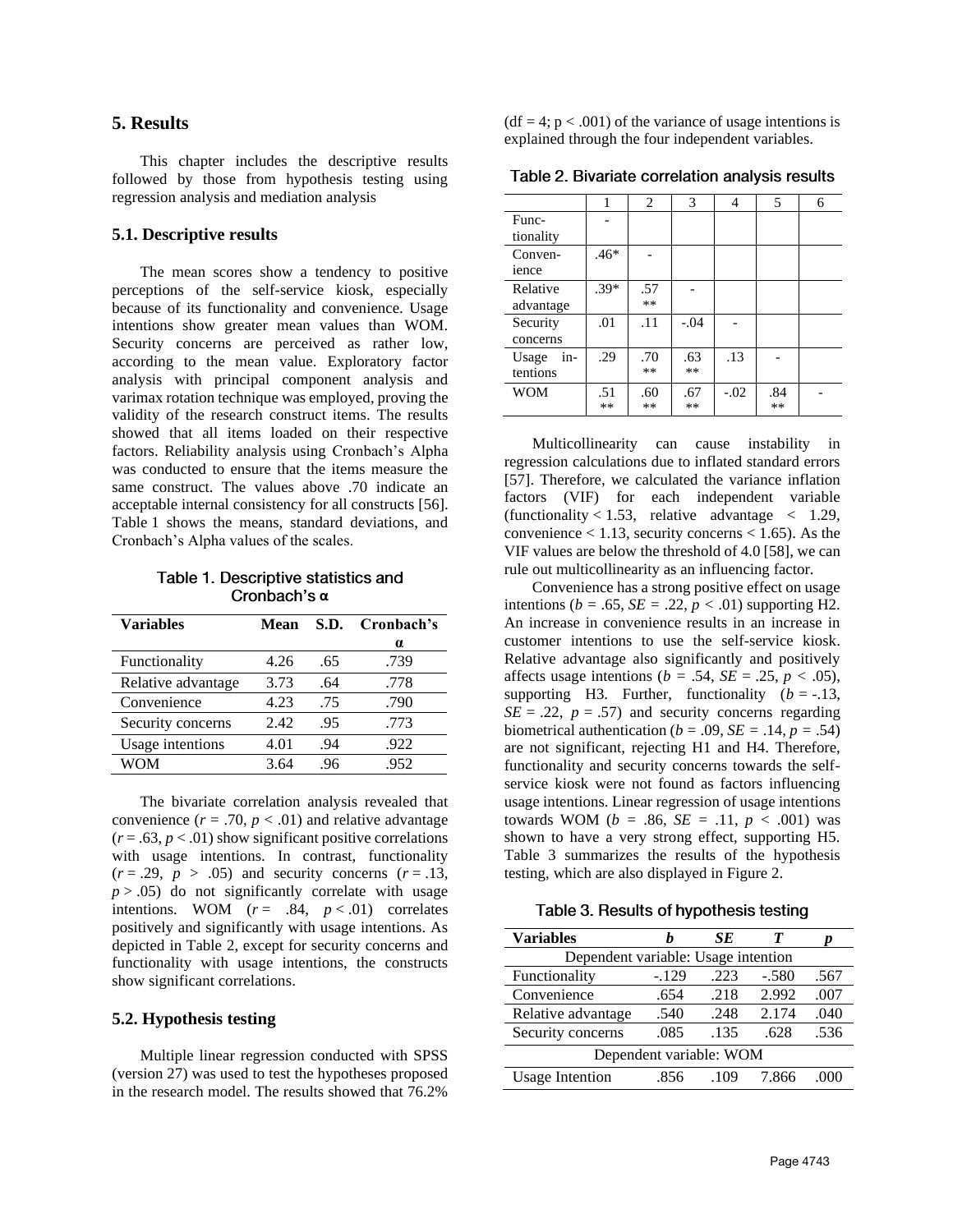Additionally, means of all constructs have been examined towards group differences using one-way ANOVAs, leading to no statistically significant results: age (older/younger *Mage*; lowest p-value = .10), gender (female/male; lowest p-value = .26), display time (higher/lower *Mdisplay-time*; lowest p-value = .33).



Figure 2. Regression analysis results Note:  $np < .05$ ,  $\rightarrow p < .01$ ,  $\rightarrow \rightarrow p < .001$ 

#### **5.3. Mediation analysis**

Mediation Analysis using PROCESS Macro for SPSS (version 3.5) by Hayes [59] was conducted to investigate whether usage intentions fully or partly mediate the relationship between the two statistically significant independent variables and WOM. The mediation analysis (model 4) with 5,000 bootstrap samples did not include zero for the relationship between convenience and WOM (*ab* = .738, 95%- CI[.365, 1.196]) as well as between relative advantage and WOM (*ab* = .651, 95%-CI[.297, 1.042]). The results show full mediation of usage intentions for the significant variables and are displayed in Table 4.

|  | Table 4. Mediation analysis results |  |  |
|--|-------------------------------------|--|--|
|--|-------------------------------------|--|--|

|               | <b>Effect</b> | <b>Boot</b> | <b>Boot</b> | <b>Boot</b> |
|---------------|---------------|-------------|-------------|-------------|
|               |               | se          | <b>LLCI</b> | <b>ULCI</b> |
| Functionality | .325          | .214        | $-.041$     | .819        |
| Convenience   | .738          | .209        | .365        | 1.196       |
| Relative      | .651          | .191        | .297        | 1.042       |
| advantage     |               |             |             |             |
| Security      | .114          | .158        | $-.180$     | .438        |
| concerns      |               |             |             |             |

An additional Sobel normal theory test [60] supported all the expected mediating effects, as depicted in Table 5. Thus, the mediation analysis results in supporting H6b and H6c while rejecting H6a and H6d.

|  |  |  |  |  | Table 5. Sobel test results |
|--|--|--|--|--|-----------------------------|
|--|--|--|--|--|-----------------------------|

|                    | z     | р    | <b>Mediating</b><br><b>Effect</b> |
|--------------------|-------|------|-----------------------------------|
| Functionality      | 1.527 | .127 | no                                |
| Convenience        | 3.681 | .000 | ves                               |
| Relative advantage | 2.834 | .001 | ves                               |
| Security concerns  | .676  | .500 | no                                |

## **6. Discussion**

The discussion of our results is divided into three parts. We propose theoretical and managerial implications before stating the study's limitations and proposing future research.

#### **6.1. Theoretical implications**

The results show that the proposed research model presents good explanatory power (76.2%) to predict usage intention towards the self-service kiosks with biometric authentication. Except for functionality (H1) and security concerns (H4), the proposed relationships strongly support the research approach. Hence, the mean values of the insignificant factors indicate a high level of functionality and few security concerns. The first plausible explanations might be associated with the simulated task of purchasing a SIM card in a university lab. This environment might have conveyed a feeling of security to participants. Indeed, we assume that they would have more serious concerns about the violation of their security in a retail environment. The second possible explanation might refer to the fact that most participants were familiar with biometric authentication systems at airports. Therefore, we believe that inexperienced users might perceive greater security concerns. The nonsignificant results of functionality might also depend on prior experience with biometric authentication systems.

Our findings support the expected strong impact of convenience on usage intentions as it is the greatest advantage of self-service technologies [37], [38]. Increasing the level of convenience in terms of place and time accessibility will result in higher intentions to use the self-service kiosk. In contrast to Collier and Sherrell [39], our study confirms a direct positive influence of convenience on usage intention. Even though self-service technologies have been heavily investigated for more than two decades, and biometric authentication emerged as a common process for unlocking the mobile phone or checking in at the airport, the innovation construct of relative advantage plays a crucial role. Customers might be more likely to use the self-service kiosk instead of visiting a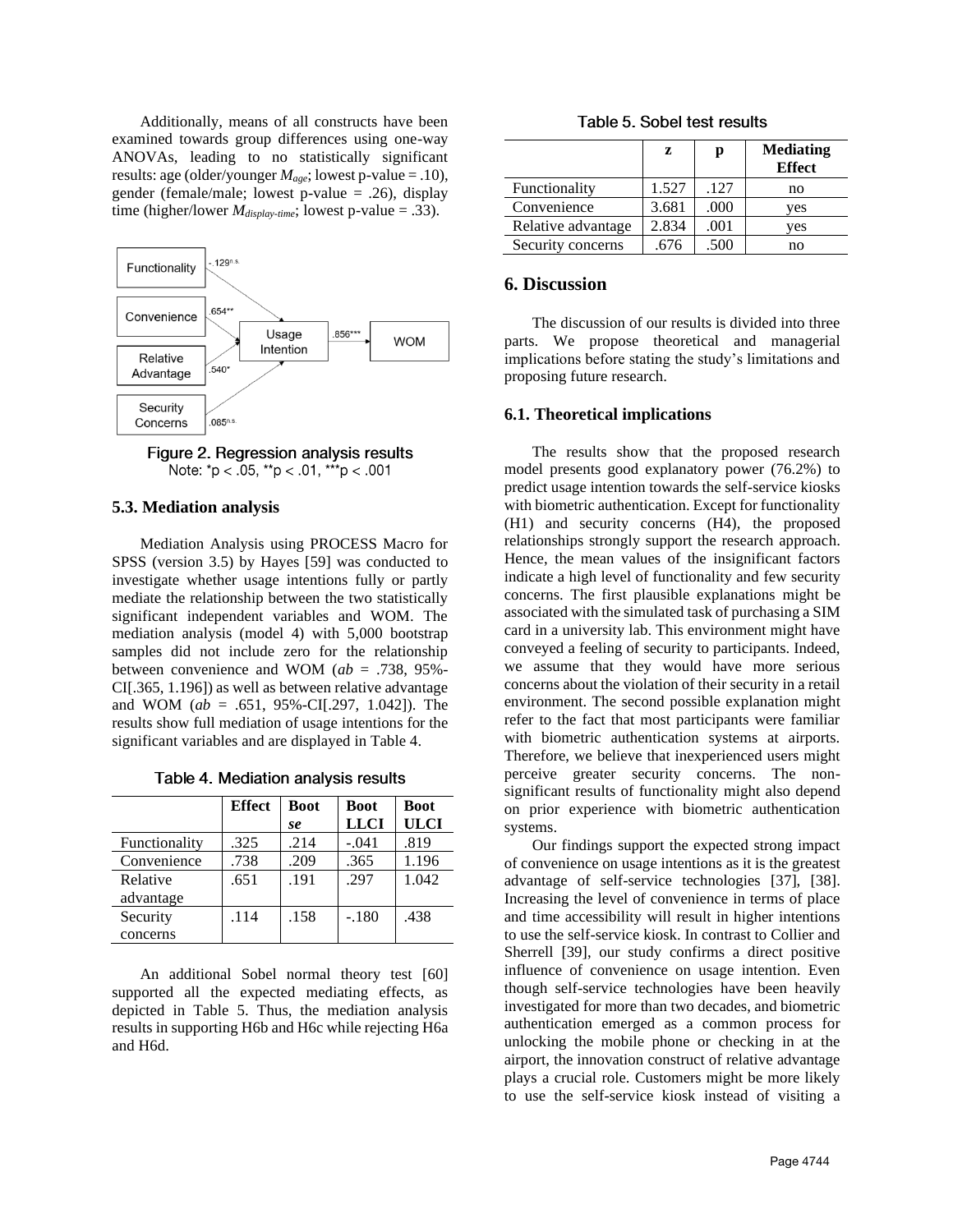physical store, which would potentially demand a higher level of effort (e.g., visiting the next city, booking an appointment with a sales employee at the mobile shop beforehand, or waiting in the queue in the store). The results regarding the positive effect of convenience and relative advantage on usage intentions are in line with previous studies on selfservice technologies in the retail sector [11]. These results are independent of customers' age and gender.

## **6.2. Managerial implications**

Where, for what products, and to whom can the self-service kiosk with biometric authentication potentially provide the greatest value through convenience and relative advantage? For instance, the presented self-service kiosk might be relevant for young people living in rural areas who have no driver's license yet and like to run errands independently. However, potential customers would profit from a broader product offering. Moreover, the presented self-service kiosk might be highly relevant at airports. For example, transatlantic travelers who arrive in the middle of the night could purchase a SIM card at the self-service kiosk to directly use their phone with a local number and mobile net.

In general, self-service kiosks could be beneficial for customers to increase the availability of products independently of traditional store opening hours while retailers can reduce the number of service employees [7]. In this vein, retailers need to carefully investigate where and for which products the investment in selfservice kiosks could be profitable as customers' usage intention depends on the place and time accessibility (i.e., convenience) [7], [37]. Yet, the presented purchase process is usually conducted in physical retail stores or online, where service employees validate the person's identity. Compared to these purchase processes, the participants in our study confirm the relative advantage of the self-service kiosk [11].

Customers' post-experience behavior of spreading positive WOM might also contribute to the financial success of self-service kiosks. It can be assumed that customers who recommend the technology are convinced to use it themselves [51].

Even though security concerns and functionality showed no significant results in our study, retailers should ensure that the sensitive data of customers' "eigenfaces" is well protected [30] and that the interaction with the self-service kiosk provides responsiveness and reliability (i.e., functionality) [34].

## **6.3. Limitations and future research**

The results of this study are subject to further exploration as it has some limitations. First, future studies might replicate our research approach with a higher number of participants to increase the power of the analysis and the generalizability of the results. Second, the sample consisted of users, of which most are familiar with biometric authentication processes at airports. This could represent a bias within the sample. Future studies could compare the factors influencing usage intention towards the self-service kiosk between inexperienced and experienced users (potentially considering negative and positive prior experience). In a similar vein, future research might investigate whether personality traits, such as innovativeness, innovation resistance [61], technology readiness, or computer self-efficacy [62], affect the perception of functionality and security of self-service kiosks with biometric authentication. Third, this laboratory study was conducted in a rural area in Austria. A study replication in cities might shed light on the self-service technology's applicability in urban environments, where the density of retail stores is higher, and customers should be able to access them more easily. Fourth, as the study was conducted only in one country, our findings might vary in geographically different areas [15]. Also, regarding cultural dimensions [63], prior studies identified the functionality of a self-service system to be more important in masculine countries [43]. Even though Austria is considered a masculine culture, functionality was not identified as a significant factor influencing usage intentions. In this regard, a comparative study in a feminine-oriented country would be needed to compare the findings.

In contrast to the self-service kiosk in our study, there are authentication systems that store biometric data on remote databases and compare them with realtime data when initiated [64], such as in the case of cashier-less checkout and access control systems in unmanned retail stores [65], [66]. Consequently, our research model might also apply to these kinds of selfservice technologies with biometric authentication.

# **7. Conclusion**

This study aimed to investigate and test factors affecting usage intentions towards a self-service kiosk with biometric authentication and how these intentions influence customers' positive WOM. According to our findings from a laboratory study with 28 participants in Austria, convenience and relative advantage significantly affect customers' intentions to use the proposed system. Further, usage intention fully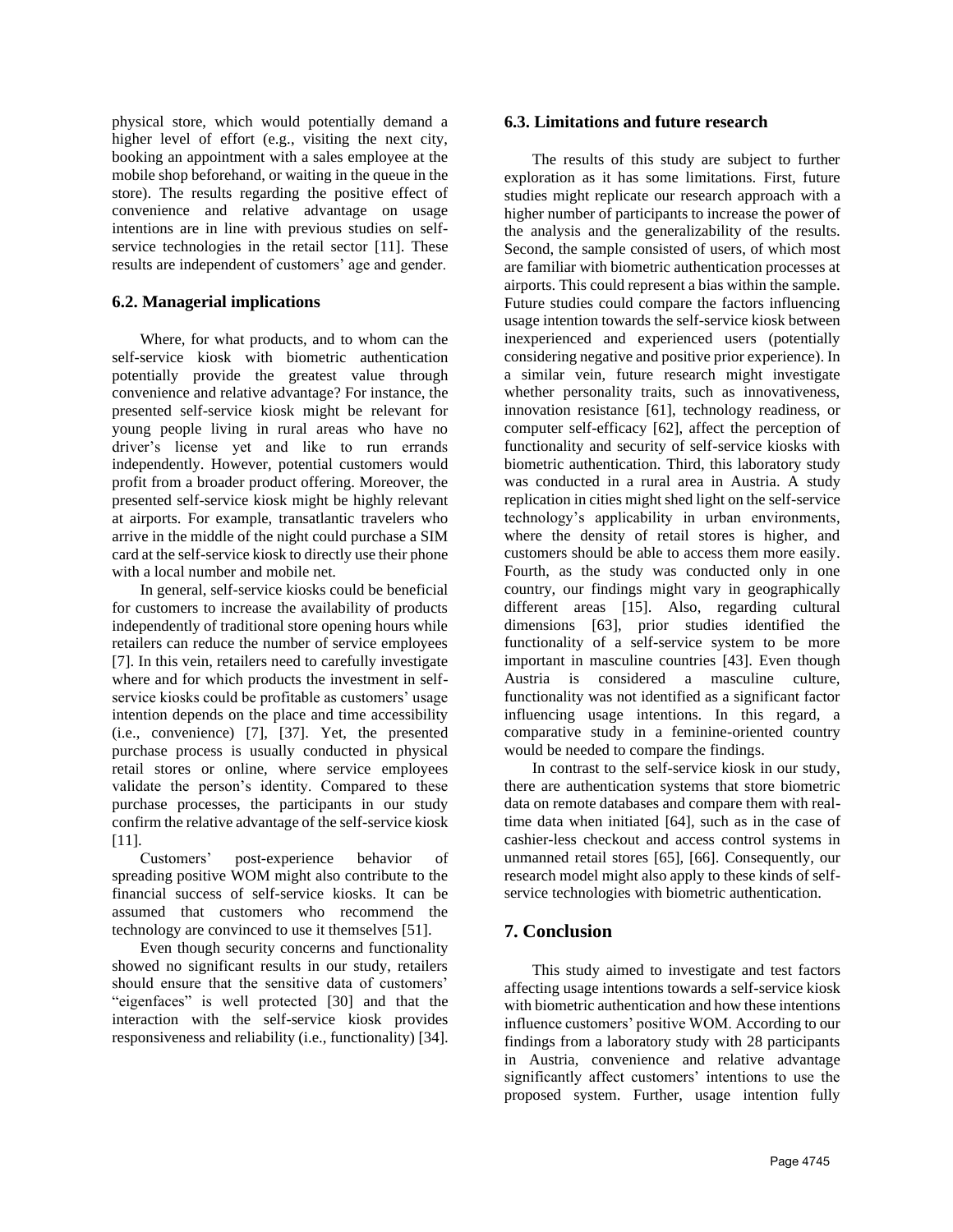moderates the relationship between these two independent variables and WOM. In contrast to our expectations, functionality and security concerns showed no significant influence.

In conclusion, this research contributes to humancomputer interaction, information systems, and marketing literature by identifying two significant factors (i.e., convenience and relative advantage) affecting usage intentions towards a self-service technology with biometric authentication, further leading to WOM.

## **Acknowledgements**

This work was funded by the European Union's Horizon 2020 research and innovation program under the Marie Skłodowska-Curie grant agreement No. 765395.

## **References**

- [1] S. Spielberg, Minority Report. USA: 20th Century Fox, DreamWorks Pictures, 2002.
- [2] Apple Inc., "The future is here: iPhone X," 2017. https://www.apple.com/newsroom/2017/09/the-futureis-here-iphone-x/ (accessed Jun. 13, 2021).
- [3] BusinessWire, "\$15.8 Billion Identity Verification (Non-Biometric and Biometric) Market - Global Forecast to 2025," 2020. https://www.businesswire.com/news/home/202011040 05225/en/15.8-Billion-Identity-Verification-Non-Biometric-and-Biometric-Market---Global-Forecastto-2025---ResearchAndMarkets.com (accessed Jun. 13, 2021).
- [4] F. Steffens, "Facing up to the new world of border control," Biometric Technol. Today, vol. 9, pp. 8–11, 2020, doi: 10.1016/S0969-4765(20)30123-5.
- [5] Z. Zhang, "Technologies Raise the Effectiveness of Airport Security Control," in IEEE 1st International Conference on Civil Aviation Safety and Information Technology (ICCASIT), 2019, pp. 431–434.
- [6] L. Xie, W. Shen, and Y. Zheng, "Examining the Effect of Service Experiences on the Attitude towards and Intention on Using Self-Service Technology," Int. Conf. Comput. Sci. Serv. Syst., pp. 2233–2240, 2011.
- [7] M. L. Meuter, A. L. Ostrom, R. I. Roundtree, and M. J. Bitner, "Self-service technologies: Understanding customer satisfaction with technology-based service encounters," J. Mark., vol. 64, no. 3, pp. 50–64, 2000, doi: 10.1509/jmkg.64.3.50.18024.
- [8] M. Ghosh, "Understanding the relationship of selfservice technology quality with user adoption using SSTQUAL," TQM J., 2020, doi: 10.1108/TQM-12- 2019-0291.
- [9] M. V. De Leon, R. P. Atienza, and D. Susilo, "Influence of self-service technology (SST) service

quality dimensions as a second-order factor on perceived value and customer satisfaction in a mobile banking application," Cogent Bus. Manag., vol. 7, no. 1, 2020, doi: 10.1080/23311975.2020.1794241.

- [10] S. Bulmer, J. Elms, and S. Moore, "Exploring the adoption of self-service checkouts and the associated social obligations of shopping practices," J. Retail. Consum. Serv., vol. 42, no. January, pp. 107–116, 2018, doi: 10.1016/j.jretconser.2018.01.016.
- [11] S. K. Roy, M. S. Balaji, and B. Nguyen, "Consumercomputer interaction and in-store smart technology (IST) in the retail industry: the role of motivation, opportunity, and ability," J. Mark. Manag., vol. 36, no. 3–4, pp. 299–333, 2020, doi: 10.1080/0267257X.2020.1736130.
- [12] E. Considine and K. Cormican, "Self-service" technology adoption : An analysis of customer to technology interactions," Procedia - Procedia Comput. Sci., vol. 100, pp. 103–109, 2016, doi: 10.1016/j.procs.2016.09.129.
- [13] M. C. H. Wang, "Determinants and consequences of consumer satisfaction with self-service technology in a retail setting," Manag. Serv. Qual., vol. 22, no. 2, pp. 128–144, 2012, doi: 10.1108/09604521211218945.
- [14] H. J. Lee, "Consumer-to-store employee and consumer-to-self-service technology (SST) interactions in a retail setting," Int. J. Retail Distrib. Manag., vol. 43, no. 8, pp. 676–692, 2015, doi: 10.1108/IJRDM-04-2014-0049.
- [15] Y. Vakulenko, D. Hellström, and P. Oghazi, "Customer value in self-service kiosks: a systematic literature review," Int. J. Retail Distrib. Manag., vol. 46, no. 5, pp. 507–527, 2018, doi: 10.1108/IJRDM-04- 2017-0084.
- [16] N. A. R. Negri, G. M. R. Borille, and V. A. Falcão, "Acceptance of biometric technology in airport checkin," J. Air Transp. Manag., vol. 81, no. February, p. 101720, 2019, doi: 10.1016/j.jairtraman.2019.101720.
- [17] A. K. Kaushik and Z. Rahman, "Innovation adoption across self-service banking technologies in india," Int. J. Bank Mark., vol. 33, no. 2, pp. 96–121, 2015, doi: 10.1108/IJBM-01-2014-0006.
- [18] J. Klier, M. Klier, A.-L. Müller, and C. Rauch, "Customers Can Do Better! A Case Study of Self-Service Kiosk Technologies at the German Federal Employment Agency," Wi, no. 2015, pp. 302–316, 2015.
- [19] K. Chang and C. C. Chang, "Library self-service: Predicting user intentions related to self-issue and return systems," Electron. Libr., vol. 27, no. 6, pp. 938–949, 2009, doi: 10.1108/02640470911004048.
- [20] P. Holahan, C. V. Brown, C. Abraham, and B. J. Lesselroth, "Integrating self-service kiosks into healthcare delivery organizations," Int. Conf. Inf. Syst. 2011, ICIS 2011, vol. 1, p. 184, 2011.
- [21] H. Oh, M. Jeong, S. (Ally) Lee, and R. Warnick, "Attitudinal and Situational Determinants of Self-Service Technology Use," J. Hosp. Tour. Res., vol. 40, no. 2, pp. 236–265, 2016, doi: 10.1177/1096348013491598.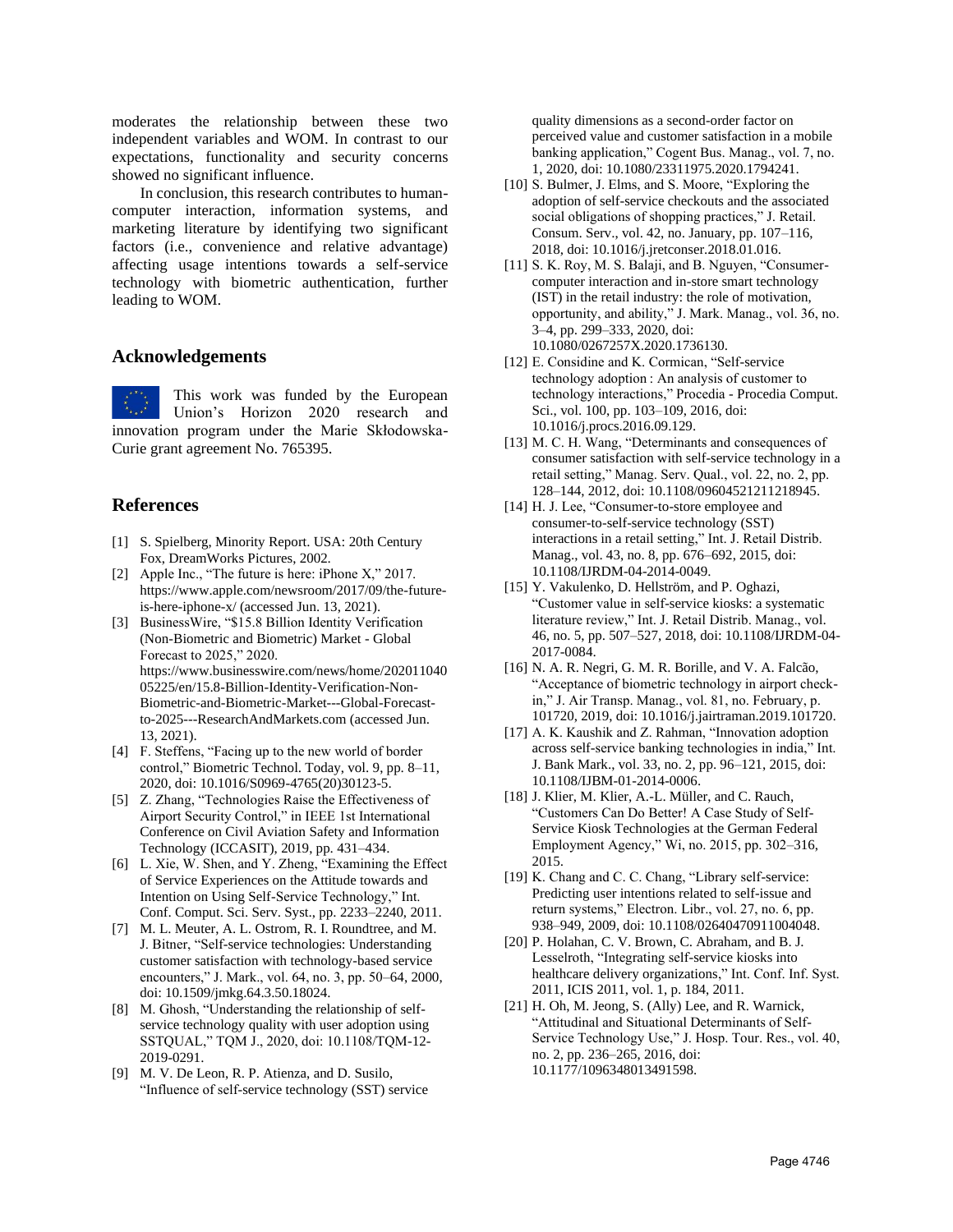- [22] A. Günay and Ç. Erbu<sup>1</sup>, "Eliciting positive user experiences with self-service kiosks: Pursuing possibilities," Behav. Inf. Technol., vol. 34, no. 1, pp. 81–93, 2015, doi: 10.1080/0144929X.2014.937459.
- [23] B. Weijters, D. Rangarajan, T. Falk, and N. Schillewaert, "Determinants and outcomes of customers' use of self-service technology in a retail setting," J. Serv. Res., vol. 10, no. 1, pp. 3–21, 2007, doi: 10.1177/1094670507302990.
- [24] X. Wang and D. Dong, "Use habit, continue use and WOM for SST - Based on e-banking," Proc. - 2012 4th Int. Conf. Multimed. Secur. MINES 2012, pp. 778–781, 2012, doi: 10.1109/MINES.2012.246.
- [25] P. F. Hsu, T. K. Nguyen, and J. Y. Huang, "Value cocreation and co-destruction in self-service technology: A customer's perspective," Electron. Commer. Res. Appl., vol. 46, no. 101, p. 101029, 2021, doi: 10.1016/j.elerap.2021.101029.
- [26] M. Turk and A. Pentland, "Eigenfaces for recognition," J. Cogn. Neurosci., vol. 3, no. 1, pp. 71– 86, 1991.
- [27] A. M. Mills, "The Future of Identity Management: Understanding Consumer Attitudes Towards Biometric Identification," Int. CON-FIRM Conf. Inf. Resour. Manag., 2019.
- [28] A. Mahfouz, T. M. Mahmoud, and A. S. Eldin, "A survey on behavioral biometric authentication on smartphones," J. Inf. Secur. Appl., vol. 37, pp. 28-37, 2017, doi: 10.1016/j.jisa.2017.10.002.
- [29] A. Gelb and J. Clark, "Identification for development: the biometrics revolution," Cent. Glob. Dev. Work. Pap., no. 315, 2013.
- [30] A. Kanak and I. Sogukpinar, "BioTAM: A technology acceptance model for biometric authentication systems," IET Biometrics, vol. 6, no. 6, pp. 457–467, 2017, doi: 10.1049/iet-bmt.2016.0148.
- [31] I. Berle, "What Is Face Recognition Technology?," in Face Recognition Technology, Face Recog., Cham: Springer, 2020, pp. 9–25.
- [32] F. D. Davis, "Perceived Usefulness, Perceived Ease of Use, and User Acceptance of Information Technology," MIS Q., vol. 13, no. 3, pp. 319–340, 1989.
- [33] A. Cetto, J. Klier, and M. Klier, "Why should i do it myself? Hedonic and utilitarian motivations of customers' intention to use self-service technologies," 23rd Eur. Conf. Inf. Syst. ECIS 2015, vol. 2015-May, pp. 0–16, 2015.
- [34] J. C. Lin and P. Hsieh, "Assessing the Self-service Technology Encounters : Development and Validation of SSTQUAL Scale," J. Retail., vol. 87, no. 2, pp. 194–206, 2011, doi: 10.1016/j.jretai.2011.02.006.
- [35] J. E. Collier, D. L. Sherrell, E. Babakus, and A. B. Horky, "Understanding the differences of public and private self-service technology," J. Serv. Mark., vol. 28, no. 1, pp. 60–70, 2014, doi: 10.1108/JSM-04- 2012-0071.
- [36] F. Demirci Orel and A. Kara, "Supermarket selfcheckout service quality, customer satisfaction, and loyalty: Empirical evidence from an emerging

market," J. Retail. Consum. Serv., vol. 21, no. 2, pp. 118–129, 2014, doi: 10.1016/j.jretconser.2013.07.002.

- [37] H. Lee, A. Fairhurst, and H. J. Cho, "Gender differences in consumer evaluations of service quality : self-service kiosks in retail," Serv. Ind. J., vol. 33, no. 2, pp. 248–265, 2013, doi: 10.1080/02642069.2011.614346.
- [38] V. Liljander, F. Gillberg, J. Gummerus, and A. van Riel, "Technology readiness and the evaluation and adoption of self-service technologies," J. Retail. Consum. Serv., vol. 13, no. 3, pp. 177–191, 2006, doi: 10.1016/j.jretconser.2005.08.004.
- [39] J. E. Collier and D. L. Sherrell, "Examining the influence of control and convenience in a self-service setting," J. Acad. Mark. Sci., vol. 38, pp. 490–509, 2010, doi: 10.1007/s11747-009-0179-4.
- [40] E. M. Rogers, Diffusion of Innovations, 5th editio. New York: The Free Press, 2003.
- [41] F. D. Davis and V. Venkatesh, "Toward preprototype user acceptance testing of new information systems: Implications for software project management," IEEE Trans. Eng. Manag., vol. 51, no. 1, pp. 31–46, 2004, doi: 10.1109/TEM.2003.822468.
- [42] E. Karahanna, M. Ahuja, M. Srite, and J. Galvin, "Individual differences and relative advantage: The case of GSS," Decis. Support Syst., vol. 32, no. 4, pp. 327–341, 2002, doi: 10.1016/S0167-9236(01)00124-5.
- [43] M. Blut, C. Wang, and K. Schoefer, "Factors Influencing the Acceptance of Self-Service Technologies: A Meta-Analysis," J. Serv. Res., vol. 19, no. 4, pp. 396–416, 2016, doi: 10.1177/1094670516662352.
- [44] M. A. Eastlick et al., "Exploring antecedents of attitude toward co- producing a retail checkout service utilizing a self- service technology," Int. Rev. Retail. Distrib. Consum. Res., vol. 22, no. 4, pp. 337–364, 2012, doi: 10.1080/09593969.2012.690775.
- [45] S. M. Fazal-e-Hasan, A. Amrollahi, G. Mortimer, S. Adapa, and M. S. Balaji, "A multi-method approach to examining consumer intentions to use smart retail technology," Comput. Human Behav., vol. 117, no. June 2020, p. 106622, 2021, doi: 10.1016/j.chb.2020.106622.
- [46] J. Kim and S. Forsythe, "Adoption of Virtual Try-on technology for online apparel shopping," J. Interact. Mark., vol. 22, no. 2, pp. 45–59, 2008, doi: 10.1002/dir.20113.
- [47] J. A. Aloysius, H. Hoehle, and V. Venkatesh, "Exploiting big data for customer and retailer benefits: A study of emerging mobile checkout scenarios," Int. J. Oper. Prod. Manag., vol. 36, no. 4, pp. 467–486, 2016, doi: 10.1108/IJOPM-03-2015-0147.
- [48] A. K. Jain and K. Nandakumar, "Biometric Authentication: System Security and User Privacy," IEEE Comput., vol. 45, no. 11, pp. 87–92, 2012.
- [49] U. C. Irvine, L. Review, and M. B. Kugler, "From Identification to Identity Theft: Public Perceptions of Biometric Privacy Harms," UC Irvine L. Rev. 10, p. 107, 2019.
- [50] H. C. Murphy and D. Rottet, "An exploration of the key hotel processes implicated in biometric adoption,"